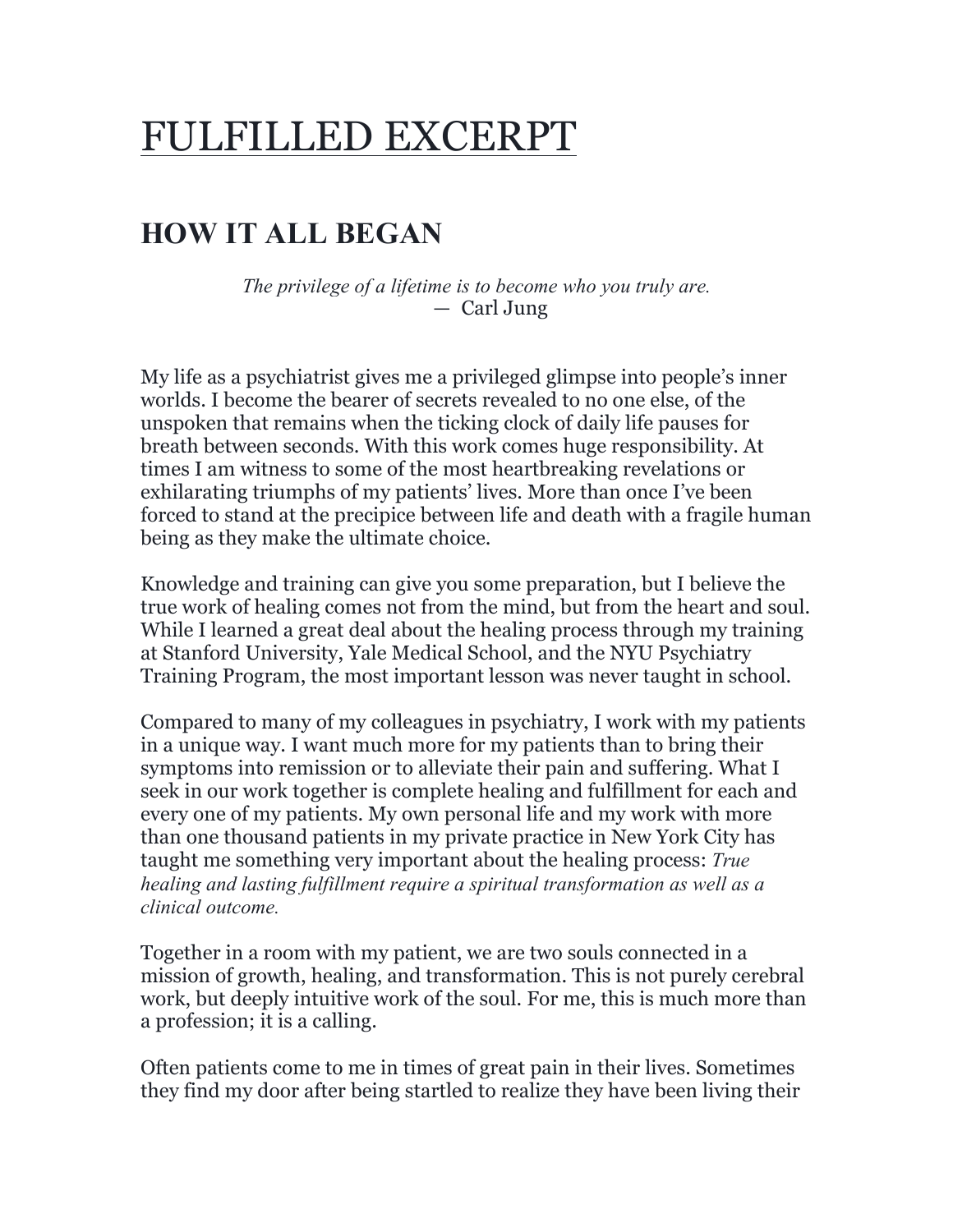life all wrong and want help to make a change. At other times they invite me to join them on their journey after silently suffering from insomnia, fatigue, anxiety, deep sadness, or some other torment that at last has become too much to bear.

As I sit quietly with my patients, wondering what makes them tick, what brings them joy, what causes them pain, I feel more connected to my soul's purpose than I do at any other time in my life. It is deeply fulfilling for me to watch my patients gather the courage to make real and lasting changes in their lives, release their self-destructive tendencies, choose to live more fully and align themselves with the deepest part of who they are.

#### **PHYSICIAN, HEAL THYSELF**

Through my life and work, I have come to realize that we are all on healing journeys at all times. The healers and individuals I have come to trust most in this world are those on a lifelong healing path, as opposed to those who claim they have "arrived."

Over the years, I came to see that every patient who comes into my life is a reflection of me in some way. As the Apostle Luke wrote, "*Medice, cura te ipsum.*" ("Physician, heal thyself.") Every patient is also a teacher. Everything I have ever helped my patients to transform is a reflection of something I have also needed to transform in myself. I call this the mirror principle. Sometimes it is astonishing to see one patient after another presenting with the same complaint, only to realize that this is the crux of the problem I've been grappling with in my own life at the time. This is an essential and humbling part of the therapy process.

As a therapist and healer, I believe that I can take my patients only as far as I have gone myself. For this reason, I believe it is particularly important to continually work on myself, grow as a person, and strive to move beyond my own personal limitations. The more I can help myself, the more I am able to help my patients.

Like many of my patients, I spent years living the life I was *supposed* to live. Not my real life—not the life I *wanted* to live. Truth be told, I didn't even know what life I wanted to live; I never bothered to check in with myself because I was too busy living the life that I thought was expected of me.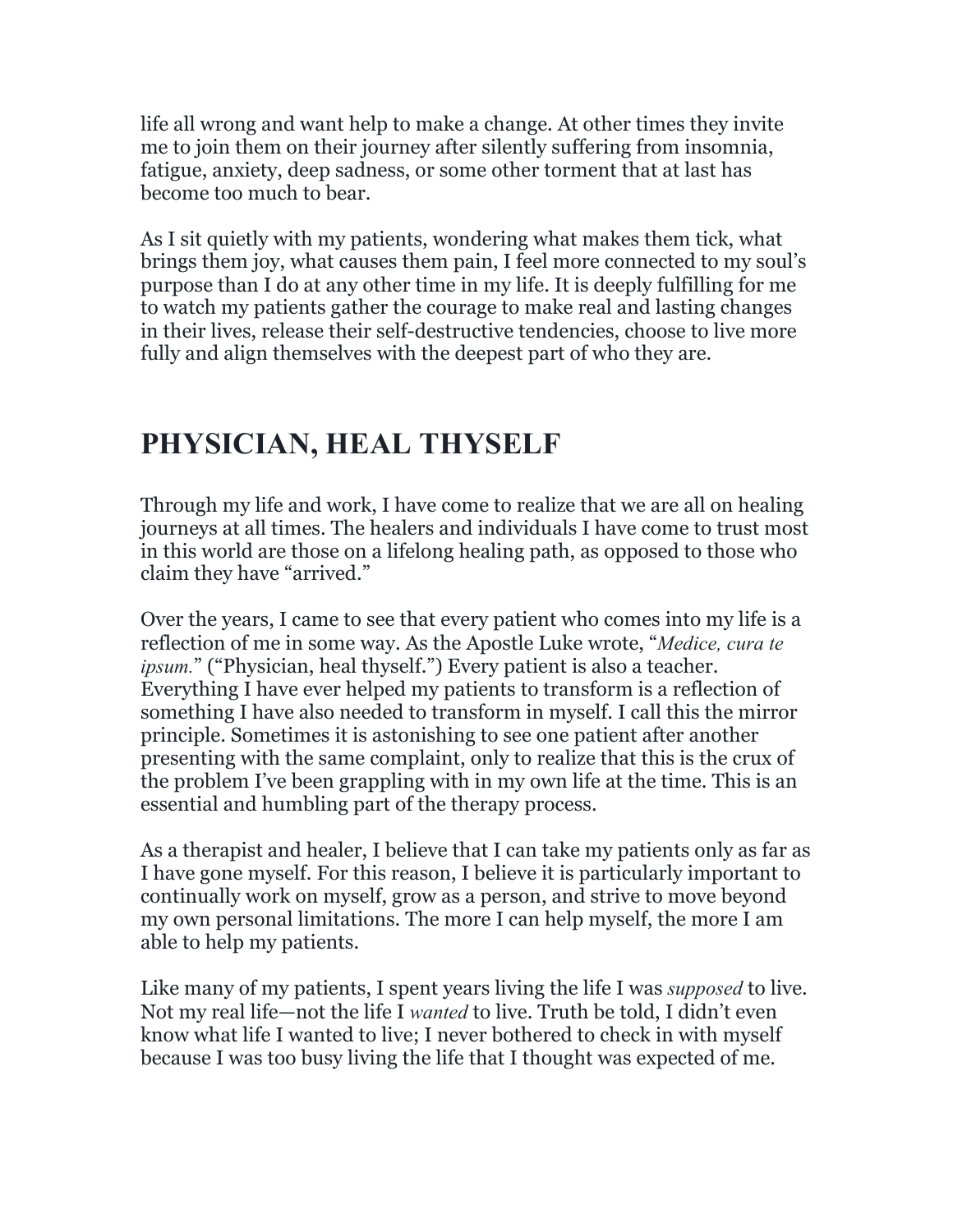My real life would've been in sync with who I really am and compatible with happiness and fulfillment. Rather than feeling like an imposter waiting for my real life to begin, I would have felt a satisfying sense of authenticity. Instead, I was navigating from one false moment to the next by constantly trying to say and do all the things I was supposed to. But despite all the right words and the people-pleasing smiles, my heart cried out that something was missing. I could only hope that my real life was out there somewhere. But I hadn't found it yet.

In a few short years after becoming a psychiatrist, I had accumulated all the elements that, by societal standards, were supposed to make for a good life in New York City: work I really enjoyed, lots of friends, healthy and loving parents, and a loving relationship with a very good man. I was doing it right.

Then why was I so unhappy?

Rather than questioning the ideas I had about what I was *supposed* to be doing with my life, I blamed myself. How ungrateful and entitled was I if this kind of life didn't make me happy?

Over the years, many patients from all walks of life have come to me with the same complaints: "I'm unhappy and I don't know why!" or "I'm unhappy and have an inkling as to why but am not sure I can or want to change it!" It was not for lack of trying or lack of intellect that many of my patients and I could not figure out why we felt unhappy. As a physician and psychiatrist, I had all of these healing tools under my belt. So why couldn't I heal myself?

## **OF SCIENCE AND SPIRIT**

Had anybody told me ten years ago that I would become a "spiritual" person, I would have laughed. My mother has always been a spiritual seeker, while my father, by contrast, has always had a much more rational bent. When I was younger, my mom would always tell me about her spiritual pursuits but I, at that time, related more to my father, espousing a belief that anything that could not be seen and measured could not possibly be real.

At a time when yoga was largely unknown to most people in Russia, my mother sought out and studied yoga. When it was difficult to procure books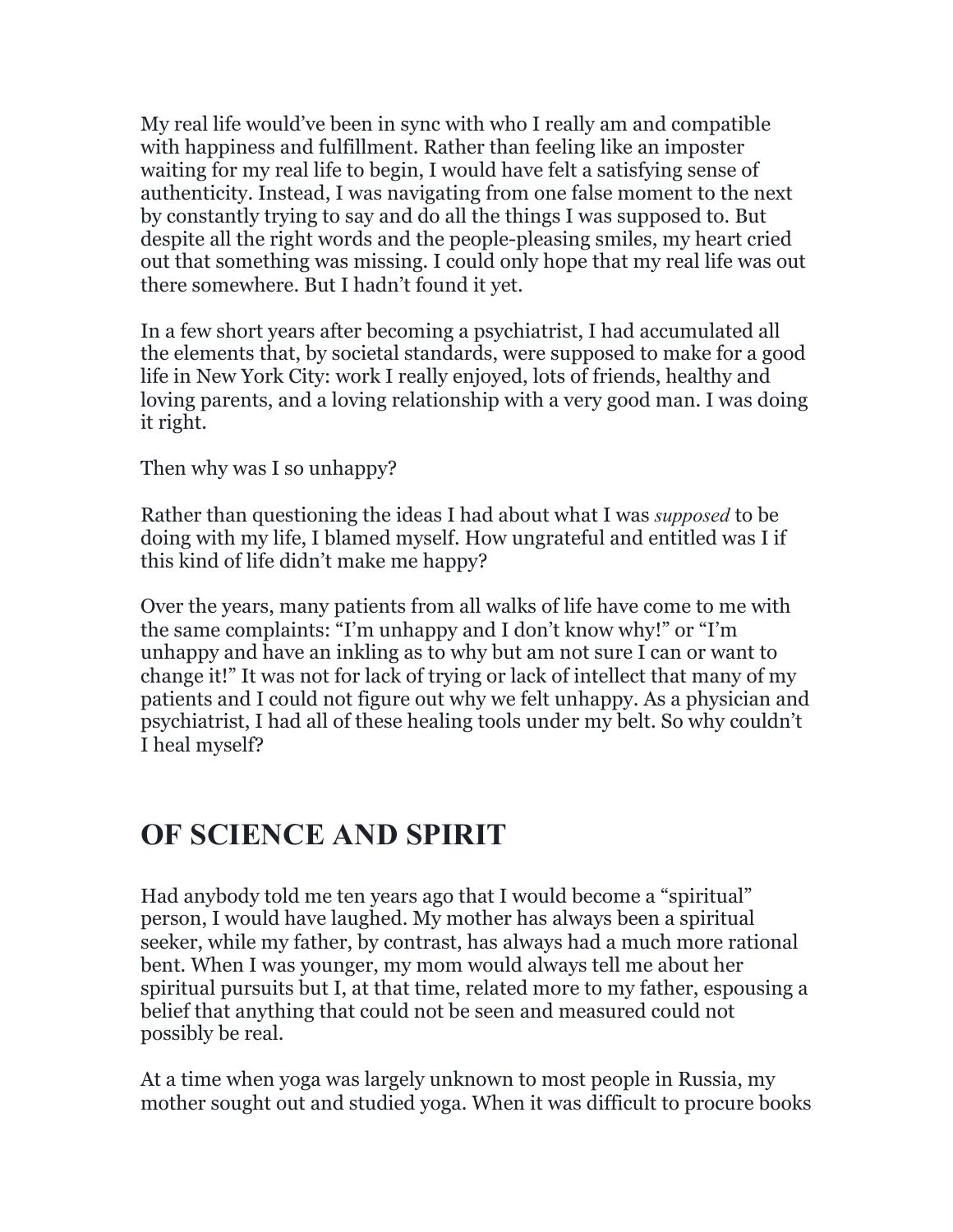on esoteric subjects in the bookstores of USSR-era Russia, my mom scoured the black market for books on Judaism, Hinduism, Buddhism, and other spiritual and religious pursuits. Incredibly ambitious from an early age, she became the swimming champion of Moscow at the age of fifteen, after which she went on to be on Russia's national swim team while studying mathematics at Russia's top college, Moscow University. Her drive to succeed was paralleled only by her thirst for spiritual knowledge and wisdom, which has continued to this day.

It's not that my father isn't spiritual or does not believe in God. He just does not have the natural faith and certainty that my mother does. As a biomedical engineer and physics professor with a scientific approach toward life, his views on religion and spirituality are equally rational and scientific.

My father's sense of spirituality comes from our religion, Judaism. Anti-Semitism was rampant in Russia, where I lived until we emigrated to Chicago when I was five years old. From the time of my father's boyhood, being Jewish in Russia gave him an identity and connection to strength, struggle, and survival. My father's father was sent to jail during Stalin's regime for being Jewish. An uncle on my mother's side was sent away to Siberia for the same reason and never heard from again. As a young schoolboy, my father got into frequent fistfights with other boys making anti-Semitic remarks. My father's Jewish identity was strengthened, in part, by constantly having to defend it. In this way, my father's connection to Judaism is about family, history, and culture, rather than about God and transcendence.

Both rational and spiritual in their own ways, my parents' conceptions of spirituality were, ultimately, irreconcilable. I think this is one of the reasons they got divorced when I was fourteen.

As I was growing up, I identified more with my father. Outgoing, talkative, and friendly, he always had many friends and loved to tell stories and make jokes. My mother, in contrast, was quieter, more reserved, and more introspective. As I grew older, these qualities would become a greater part of my identity.

Coming from a long lineage of mathematicians on both sides of my family, I fell in love with math at an early age. While I played volleyball, basketball, and soccer in high school, I was also an avid member of the math team (i.e., I was a nerd) and was preparing for a career in mathematics.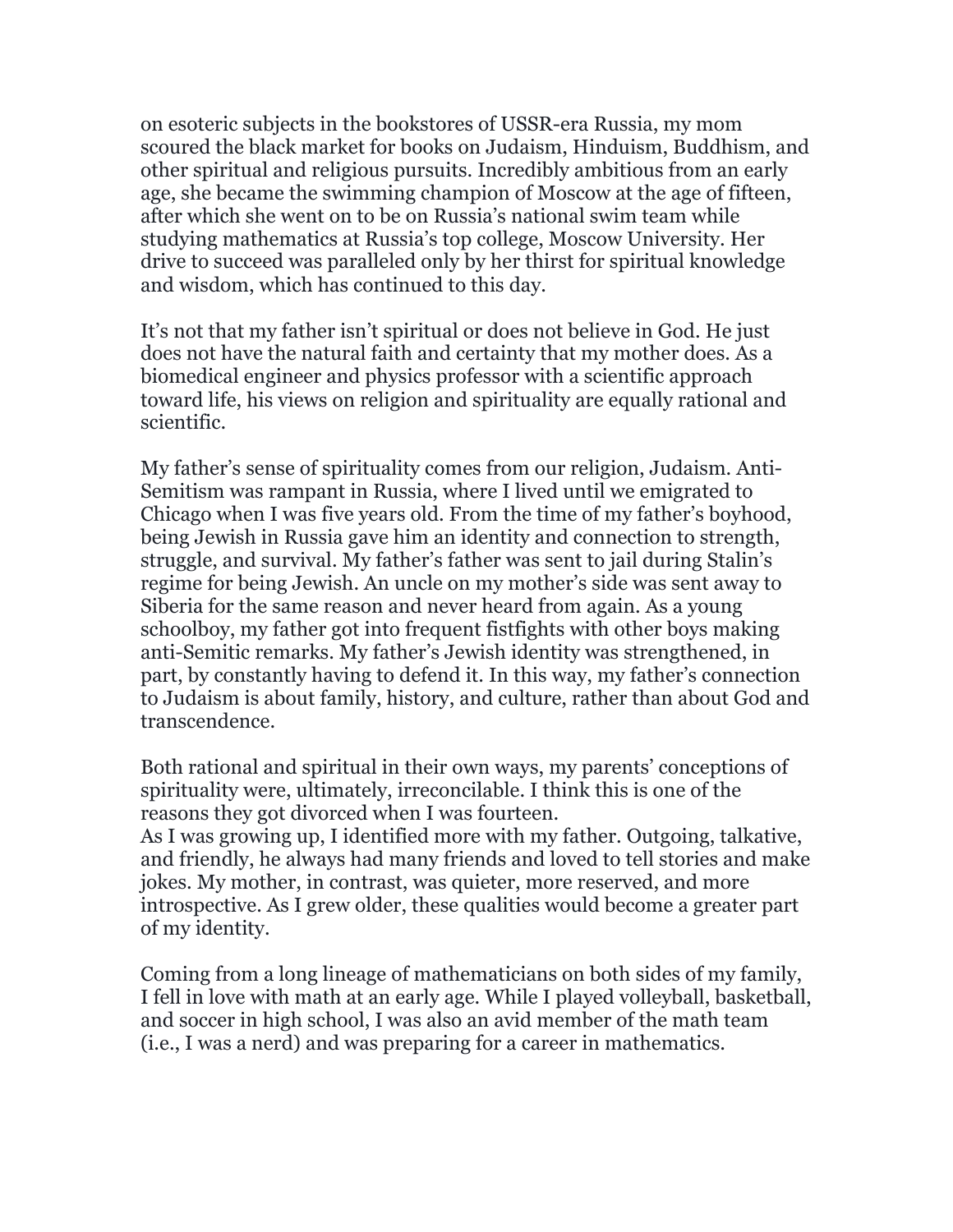But in college I became fascinated by the neuroscience research of Dr. Robert Sapolsky, who studied the effects of stress on the brain (a topic relevant to any college student!). My passion turned from the innate beauty and symmetry of numbers to the inherent complexity of the most mysterious organ in our body—the human brain. In my junior and senior years at Stanford, I labored tirelessly and with great fascination in Dr. Sapolsky's laboratory. At the same time, I began studying philosophy. The beauty, symmetry, and logic of philosophy enraptured me in much the same way as mathematics. To combine my fascination with the brain with my passion for philosophy, I ultimately chose to pursue a career in psychiatry. But first I took a few years off to live a little, see the world, backpack through Europe, and work in the so-called real world as a management consultant.

In this way, my life progressed to Yale Medical School, where I sought out every opportunity possible to continue seeing the world through international research and clinical work abroad. I did a pediatrics rotation in South Africa, a primary care rotation in rural Ecuador, a dermatology rotation in Austria, an obstetrics rotation in India, and a three-month research rotation in Thailand, studying the connection between heart disease and depression in the Thai population. While research and clinical fellowships paid for some of these trips, the rest was paid for by hardearned cash I got from being a guinea pig in numerous psychological and medical studies at Yale, where they hooked me up to IVs and took MRIs of my brain, among many other things. (That was an adventure in and of itself.)

Through these experiences, I discovered that traveling the world and learning about different cultures, particularly underserved communities, gave me a sense of fulfillment unlike anything I had experienced before. I chose to do my psychiatry residency at NYU, where I continued to pursue international research, this time in Rwanda, studying post-traumatic stress in genocide survivors. All this time, the idea of devoting my life to spiritual pursuits, or even finding fulfillment in spirituality, could not have been further from my mind.

## **MY DARK NIGHT OF THE SOUL**

Everything was progressing according to plan until my life hit a bump. My psychiatry residency was proving to be a struggle. For the first time in my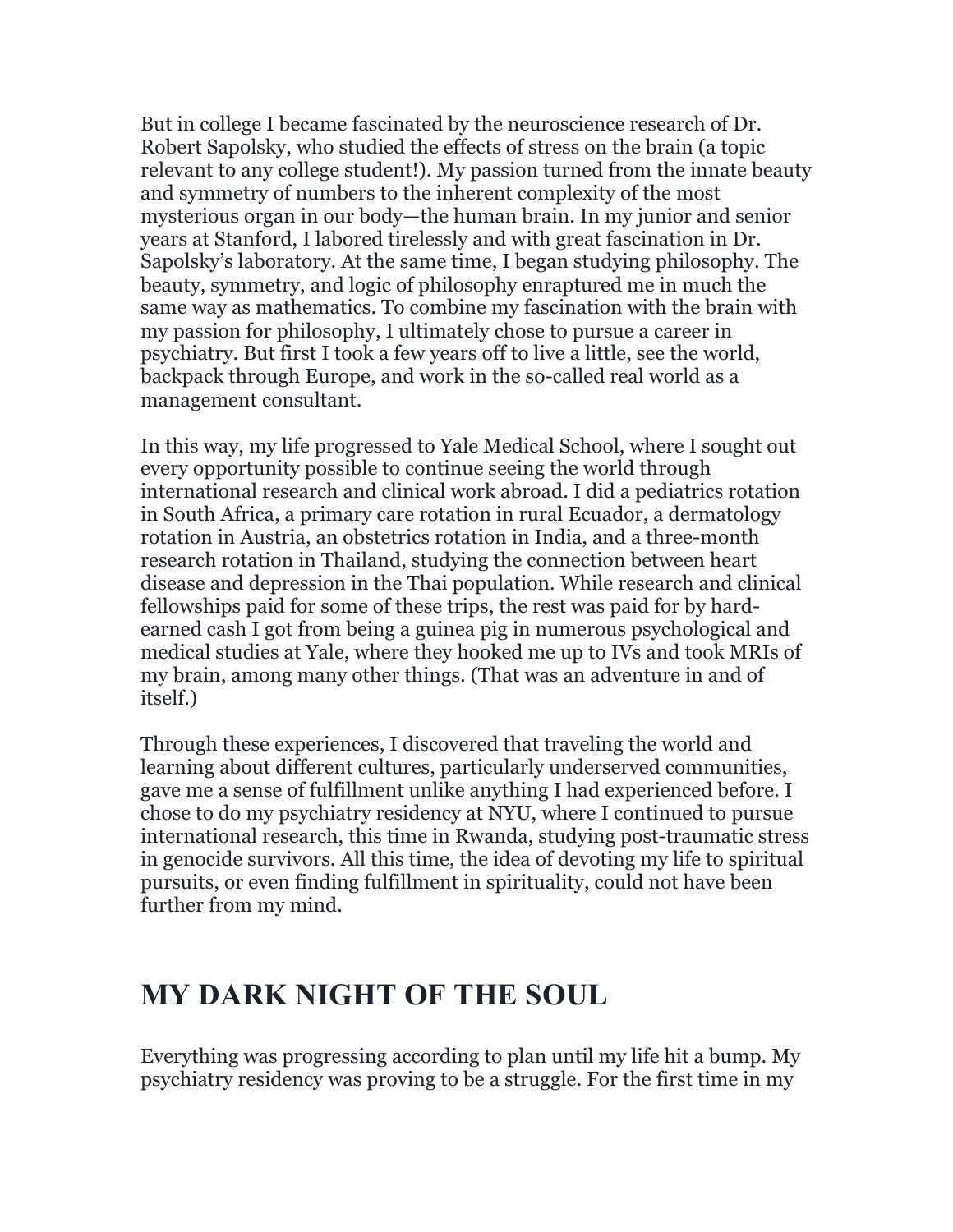life, I was in trouble academically. As a conscientious, hard-working perfectionist, it shook me to the core, and I felt like a total failure.

As the earth was shaking beneath my feet, I realized that the man I was crazy about was emotionally unavailable and would likely never make himself emotionally available to me. This experience was a reflection of what I call the "mirror principle": We don't draw into our life who and what we want; we draw into our life who and what we are. I was attracting emotionally unavailable men because a part of me was emotionally unavailable. This, I would later learn, was one of my *soul corrections*. Before I could attract the kind of man I wanted, I had to open my own heart to love and become emotionally available myself.

The painful convergence of these events brought on what I call my "dark night of the soul."

Feeling confused and lost, I did the one thing I knew would reconnect me to myself: I went backpacking in South America. Traveling alone in a foreign place has always allowed me to step outside the many roles I play in my daily life and see myself and the world anew. This time was no exception.

Alone in Iguazu Falls in Argentina, my everyday defenses finally slipped away. When I felt the pain that had built up behind them, it took my breath away. Deep in the mist of the Argentinean waterfall, I realized that the perfect life I'd so carefully and deliberately constructed held little meaning for me amidst my shame, anger, pain and, at the core of it all, my lack of authenticity. Admitting my inner pain, even to myself, shook my sense of who I was.

In retrospect, I had been feeling this way for a long time. Years earlier, I had been in a five-year relationship with a wonderful man, yet I couldn't figure out why I did not feel happy. Unable to figure it out and feeling pressure from him to get engaged, I ended the relationship, concluding that perhaps I would be happier with somebody else. For many years before, during, and after that relationship, I looked for the source of happiness outside of myself—in the men I dated, the work I did, and the accomplishments I achieved. I did not want to admit to myself how sad and alone I truly felt inside. The emptier I felt, the more I relied on these external markers of success. On the surface, it looked like I had everything going for me. Admitting my inner pain, even to myself, would shake up the public perception of perfection I had worked so hard to cultivate and desperately craved to believe.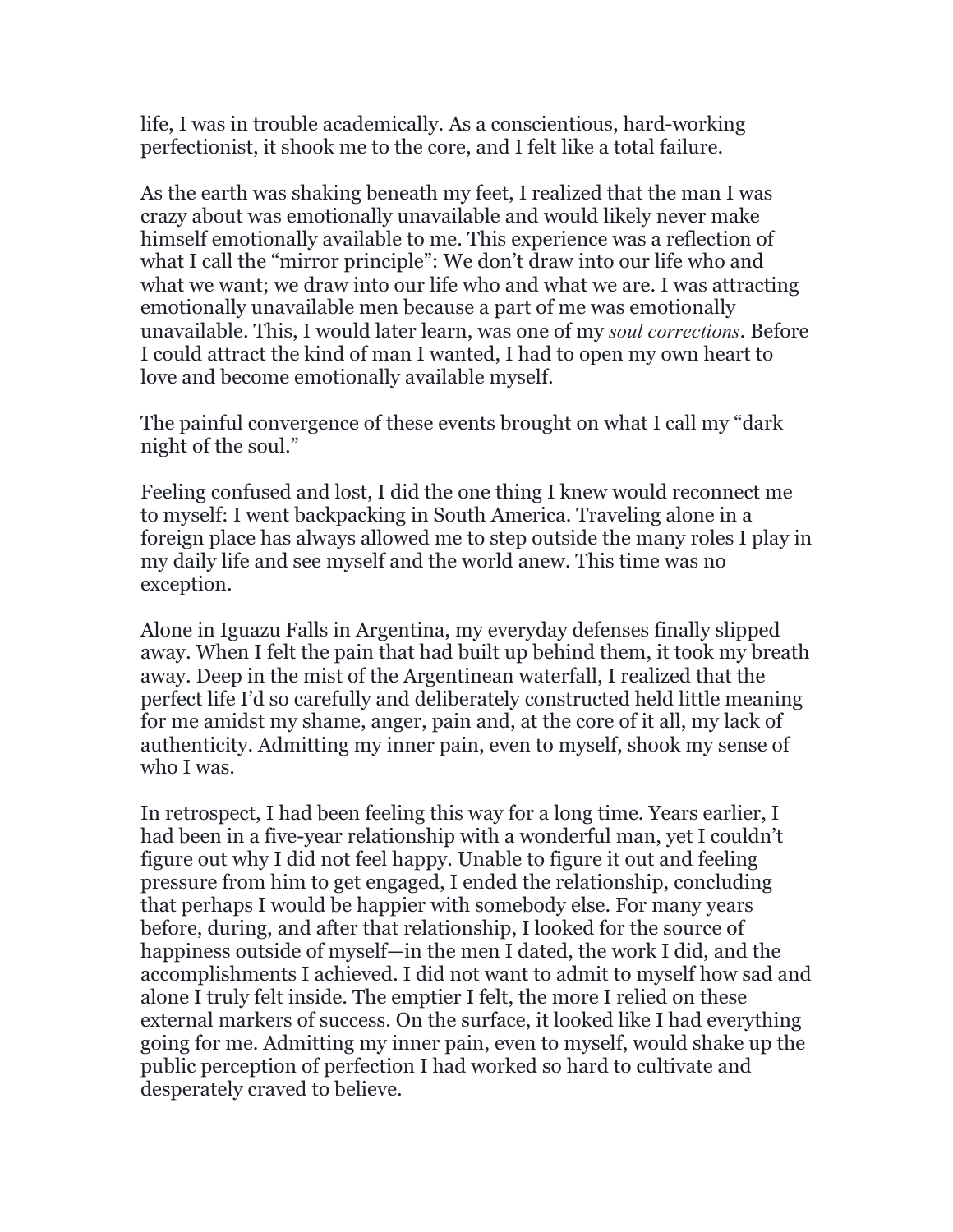## **WHEN THE STUDENT IS READY, THE TEACHER WILL APPEAR**

Upon my return from South America, I started searching; I did not know for what. Whatever I was searching for, it was something my soul deeply needed and wanted for a long time. Thus began my journey inside myself. This journey proceeded down a long and winding road: soul searching at ashrams in India, learning Buddhist meditation in Thailand, spiritual pilgrimages to Israel, working with shamans and healers in South America, and ultimately, finding my way back to New York to start therapy with a new psychiatrist who would become an important mentor in my life and remains so to the present day.

In the midst of my search, I had a vivid dream one night of a sign that said "Kabbalah Revealed." My mom studied Kabbalah and had once sent me some books, so I checked my bookshelf for a book called "Kabbalah Revealed." There was no such book on my shelf. "Oh well, just another dream," I thought.

Some people believe dreams are created by the brain randomly throwing together memories and recently experienced material. But as a psychiatrist, I share Sigmund Freud's view that dreams are "the royal road to the unconscious." Moreover, I believe dreams are created by the soul as a way of helping the dreamer tap into their own inner wisdom. Our dreams mirror where we're at in our lives and what conflicts we are grappling with at the time. So what exactly was my soul trying to communicate to me through my Kabbalah dream?

I pondered this dream for a while thereafter without any resolution. Imagine my surprise when three weeks later, en route to meet a friend for dinner, I saw that exact sign from my dream. It was the New York City Kabbalah Centre. Skeptical yet curious, in the last year of my psychiatry residency, I signed up for the introductory class to study Kabbalah. I was still searching, for what I did not know.

They say that when the student is ready, the teacher will appear. Apparently, I was finally ready. Looking back at this now, I am struck by the perfection of the timing, or synchronicity, in the form of my Kabbalah dream. I had just about completed the formal part of my medical education. Fully equipped with my armamentarium of Western medical knowledge from top schools, I was ready for my spiritual education to begin.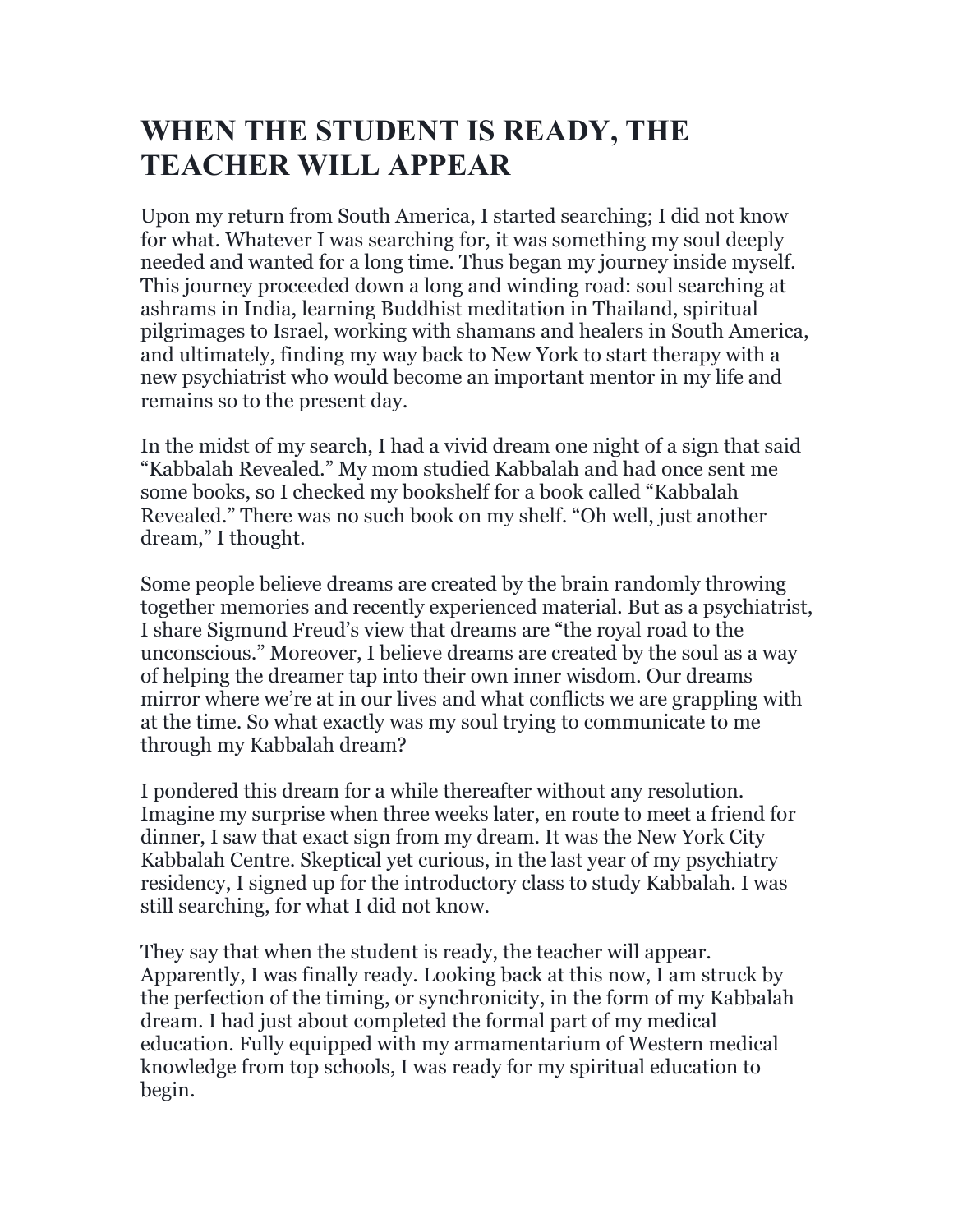The Kabbalistic principles I began to learn were in sharp contrast to much of what I had learned in medical school. Kabbalah teaches that what we see in this world is less than 1 percent of the true reality. Traditional Western medicine holds that what we see with our eyes and perceive with our senses is 100 percent of reality and that ultimately everything can be observed, measured, and known. If there is something that we cannot see or measure, it's simply because we still lack sophisticated enough tools to accomplish this.

Gradually, I allowed myself to consider the possibility that the world we live in may be far more vast and complex than I had ever imagined or understood; that what I studied in medical school only scratches the surface about the nature of life, the world, and human consciousness.

Fascinated by this new insight and feeling it resonate with me on a very deep level, I subsequently devoted myself to the study of Kabbalah, which can also be thought of as the science of miracles and the principles of energy. Never letting go of my own natural skepticism and the finely honed analytic reasoning of a medical doctor, I began to make inquiries into the way in which the world of spirit interacts with the world of science. My attempt to reconcile these two very different perspectives has been a central part of my life purpose for the past ten years, and it is precisely what motivated me to write this book.

As a trained physician, I've always been in awe of the power of science to help us understand the most complex of processes, to the finest grains of detail, more of which is discovered and understood every day. But in spite of its far reach, I still find something lacking in its explanatory power. While my scientific training gave me frameworks through which to view the world, it didn't give me a sense of purpose or peace. Over the past ten years, my embracing of spirituality has helped me see larger patterns of meaning and to bring purpose and peace to my daily life and my practice of psychiatry. Just like encountering more cases of patients in medicine has allowed me to better diagnose medical and psychiatric disorders, encountering more instances of spiritual guidance has helped me to better diagnose existential and spiritual crises, often defined by lack of authenticity, connection, and purpose.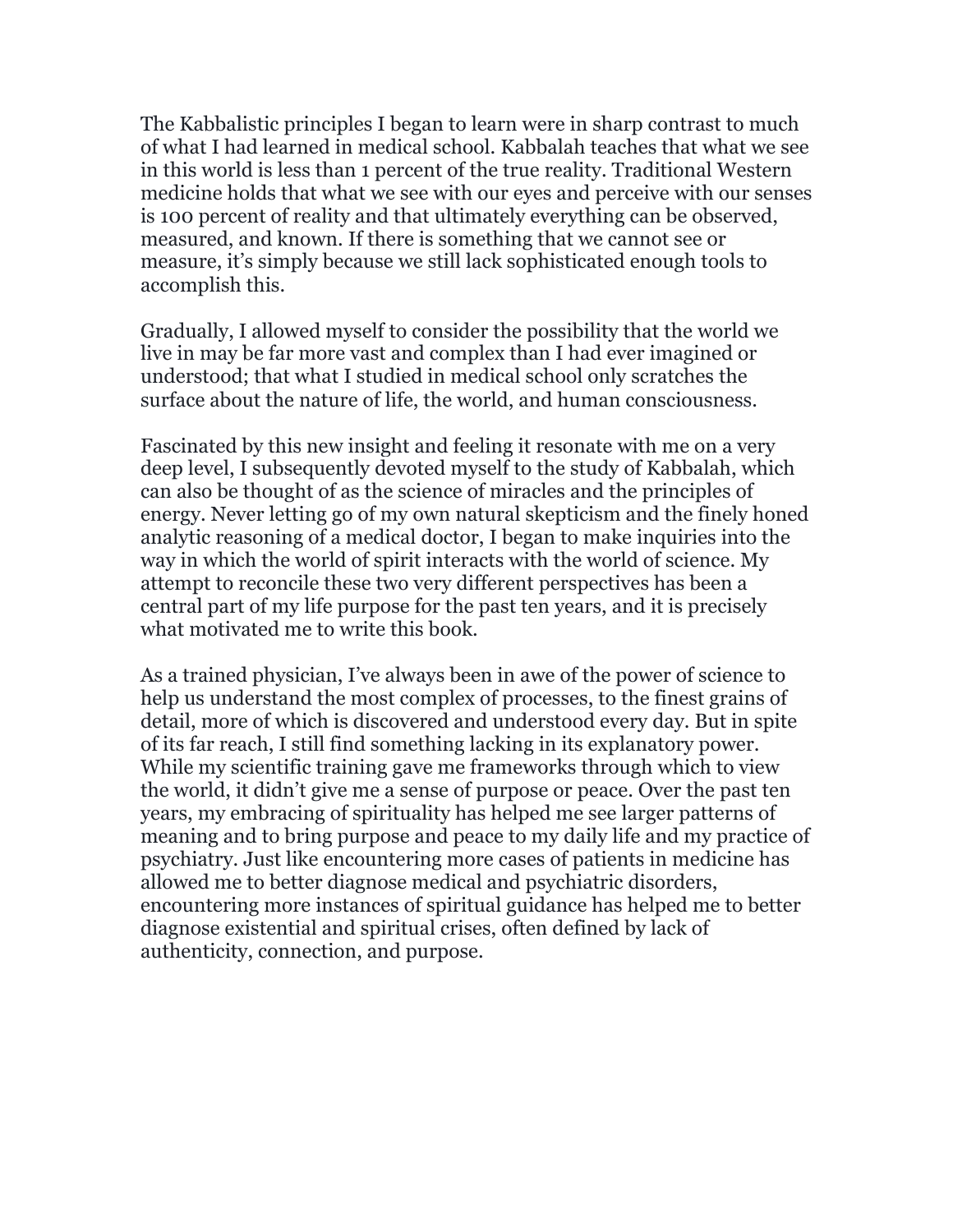# **IN SEARCH OF FULFILLMENT**

This is not a book about Kabbalah, or any specific form of spirituality for that matter. It is a book about connecting to the deepest part of yourself. It is a book about thinking outside the box (whatever metaphorical "box" you inhabit or perspective you espouse) and expanding your consciousness to look beyond the self-imposed limitations you have created for your life. It is a book about finding fulfillment, whatever your definition of fulfillment may entail.

Each person's definition of fulfillment is unique. For some, this involves vibrant health, a loving intimate relationship, meaningful work, financial security, children and/or a home of one's own. For others, this includes a connection to a Higher Power, being part of a supportive community, and the presence of creative outlets for self-expression. Just as an individual's definition of fulfillment is unique, so is the journey of growth, healing, and transformation. I cannot prescribe what you need to be fulfilled, but through this book I can help you identify what is most important and provide you with a bunch of tools and guideposts, spiritual and otherwise, to get there. I will share with you what has been integral to my own journey in the hope that it will help you on your own journey to fulfillment.

Part of my definition of fulfillment involved finding my life partner. One of my biggest fears was that my quest for fulfillment was, in essence, a fool's errand; that I would never be truly fulfilled in this way. I was too complex, demanding, difficult, or unlovable. But, thankfully, life has proved me wrong. The journey to getting here involved learning to balance selfacceptance with a disciplined optimism, which was another part of my soul correction. At times my journey was arduous and doubt-filled. At others it was fun, exciting, and rewarding. An unanticipated part of my journey involved becoming a spiritual person along the way. Through my inquiry, I've been introduced to my soul, the part of me underneath the masks of perfection I had been wearing for so long. In wearing masks of perfection, we put on a good face when interacting with others and pretend we have everything under control—our careers, our love lives, our parenting, our perfectly decorated homes, and everything in between. For me, removing this mask was not an easy process, as so much of the world I had created for myself was predicated upon this mask.

Removing my own mask has led to an unexpected discovery: I really liked the person underneath. Imperfect and often scared, that part of me was waiting for many years to be acknowledged and heard. This isn't to say that